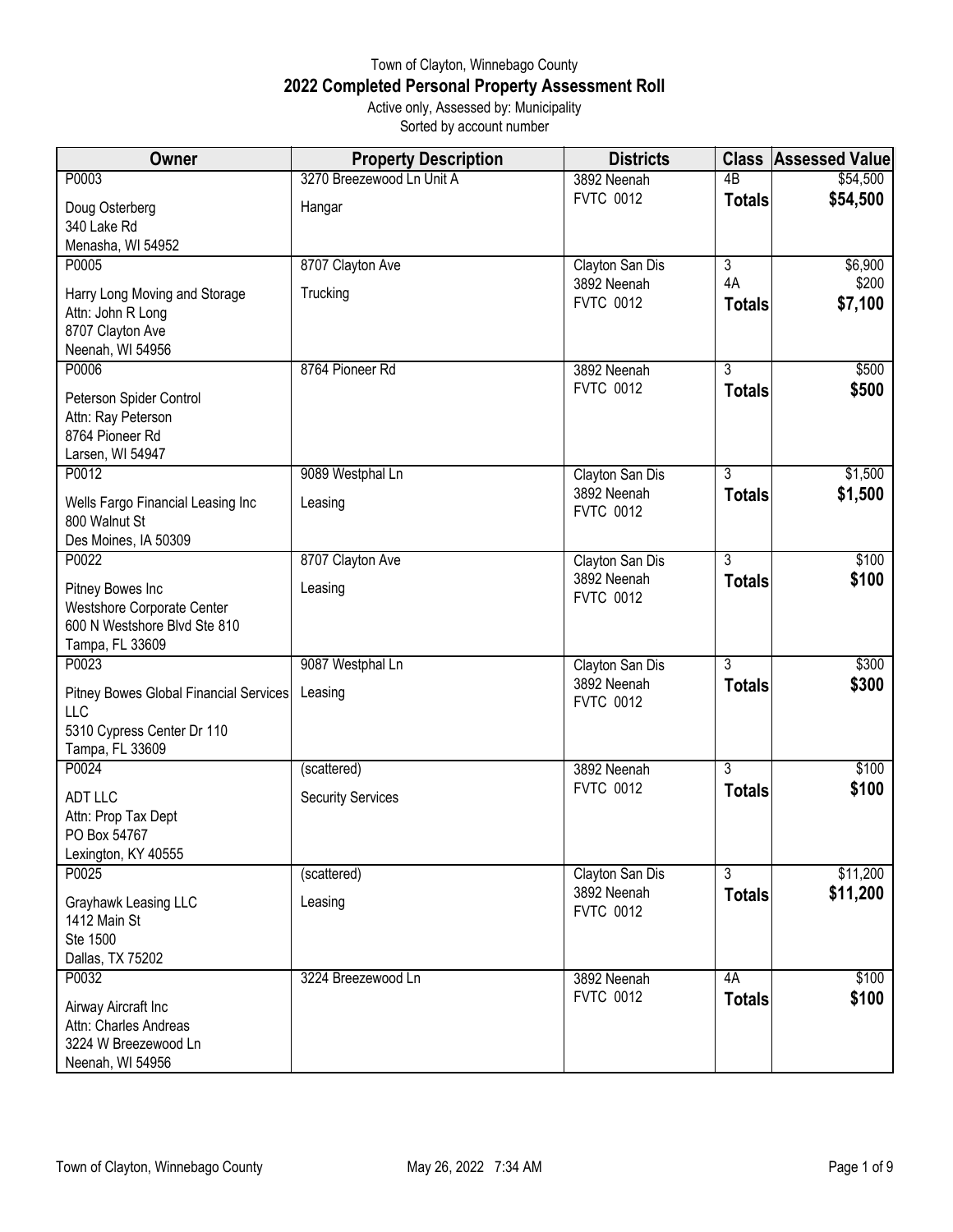| <b>Owner</b>                                                                                                   | <b>Property Description</b>                                          | <b>Districts</b>                                     |                     | <b>Class Assessed Value</b> |
|----------------------------------------------------------------------------------------------------------------|----------------------------------------------------------------------|------------------------------------------------------|---------------------|-----------------------------|
| P0036                                                                                                          | 3270 Breezewood Ln Unit 4                                            | 3892 Neenah                                          | 4B                  | \$26,000                    |
| <b>Walter Bauer</b><br>7369 Sunburst Ln<br>Neenah, WI 54956                                                    | Hangar                                                               | <b>FVTC 0012</b>                                     | <b>Totals</b>       | \$26,000                    |
| P0037                                                                                                          | 3270 Breezewood Ln Unit 12                                           | 3892 Neenah                                          | $\overline{AB}$     | \$30,100                    |
| Paul Coonen<br>1306 S Lawe St<br>Appleton, WI 54915                                                            | Hangar                                                               | <b>FVTC 0012</b>                                     | <b>Totals</b>       | \$30,100                    |
| P0043                                                                                                          | 3140 W Fairview Rd                                                   | 3892 Neenah                                          | 4A                  | \$200                       |
| Larsen Materials LLC<br>Attn: Jack Borchert<br>3140 Fairview Rd<br>Neenah, WI 54956                            | Sales<br><b>DOOMAGE ASSESSMENT</b>                                   | <b>FVTC 0012</b>                                     | <b>Totals</b>       | \$200                       |
| P0045                                                                                                          | 9042 Campers Way                                                     | Clayton San Dis                                      | 4A                  | \$700                       |
| Amerigas Propane LP<br><b>PO Box 798</b><br>Valley Forge, PA 19482                                             | Services                                                             | 3892 Neenah<br>TID <sub>1A</sub><br><b>FVTC 0012</b> | <b>Totals</b>       | \$700                       |
| P0050                                                                                                          | 8366 County Rd T                                                     | Larsen Winchester San                                | $\overline{3}$      | \$2,300                     |
| Reifs Auto and Ind Radiator<br>PO Box 1<br>Larsen, WI 54947-0001                                               | Auto Sales/Repair<br><b>DOOMAGE ASSESSMENT</b>                       | Dis<br>Larsen Drainage Dist<br>LD<br>6608 Winneconne | <b>Totals</b>       | \$2,300                     |
| P0051                                                                                                          |                                                                      | <b>FVTC 0012</b>                                     | 4A                  |                             |
| <b>Wisconsin Sunlight Solutions</b><br>3292 Breezewood Ln Unit B<br>Neenah, WI 54956                           | 3292 Breezewood Ln Unit B<br>Contractor<br><b>DOOMAGE ASSESSMENT</b> | 3892 Neenah<br><b>FVTC 0012</b>                      | <b>Totals</b>       | \$1,200<br>\$1,200          |
| P0052                                                                                                          | 7568 Black Top Way                                                   | 3892 Neenah                                          | $\overline{3}$      | \$2,100                     |
| Crusin Safely Motorcycle Driving<br>Instructions<br>Attn: Jeff Houts<br>7568 Black Top Way<br>Neenah, WI 54956 | Education<br><b>DOOMAGE ASSESSMENT</b>                               | <b>FVTC 0012</b>                                     | <b>Totals</b>       | \$2,100                     |
| P0054                                                                                                          | 2895 County Rd II                                                    | Clayton San Dis                                      | 4A                  | \$41,900                    |
| Vertical Bridge S3 Assets LLC<br>Attn: Ryan LLC PTS Dept 850<br>PO Box 460169<br>Houston, TX 77056             | Tower Aggregator                                                     | 3892 Neenah<br>TID <sub>1A</sub><br><b>FVTC 0012</b> | <b>Totals</b>       | \$41,900                    |
| P0055                                                                                                          | 9042 Campers Way                                                     | Clayton San Dis                                      | $\overline{3}$      | \$3,300                     |
| Wells Fargo Financial Leasing Inc<br>800 Walnut St<br>Des Moines, IA 50309                                     | Leasing                                                              | 3892 Neenah<br>TID <sub>1A</sub><br><b>FVTC 0012</b> | <b>Totals</b>       | \$3,300                     |
| P0060                                                                                                          | 2913 County Rd II                                                    | 3892 Neenah                                          | $\overline{3}$      | \$64,700                    |
| Ridgeway Country Club<br>2913 County Rd II<br>Neenah, WI 54956                                                 | Golf Course                                                          | <b>FVTC 0012</b>                                     | 4A<br><b>Totals</b> | \$200<br>\$64,900           |
| P0071                                                                                                          | 2843 County Rd II                                                    | Clayton San Dis                                      | $\overline{3}$      | \$4,000                     |
| <b>USF Holland LLC</b><br>d.b.a. 325-UHL<br>700 S Waverly<br>Holland, MI 49423                                 | Trucking                                                             | 3892 Neenah<br><b>FVTC 0012</b>                      | 4A<br><b>Totals</b> | \$700<br>\$4,700            |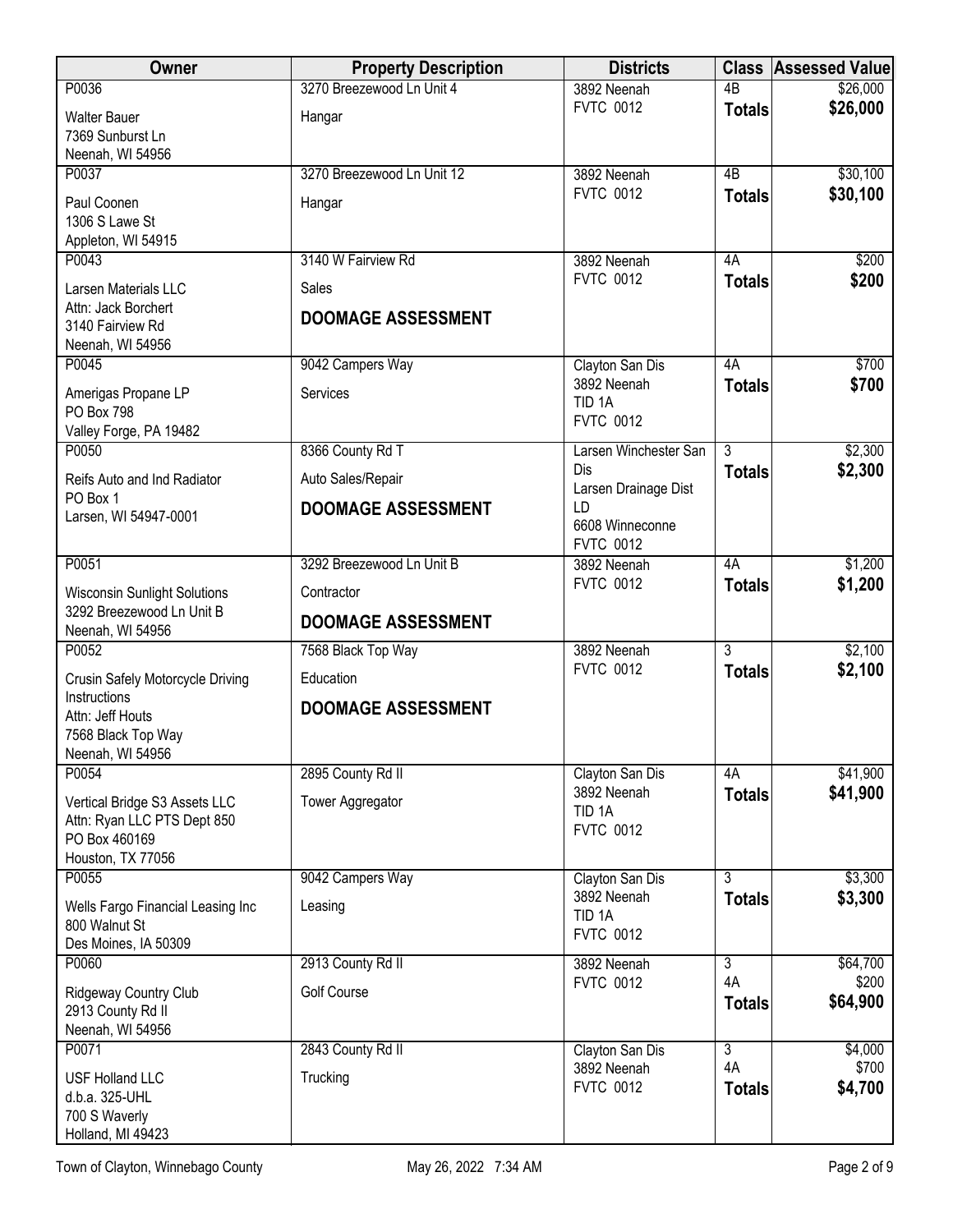| Owner                                                         | <b>Property Description</b>       | <b>Districts</b>                    |                     | <b>Class Assessed Value</b> |
|---------------------------------------------------------------|-----------------------------------|-------------------------------------|---------------------|-----------------------------|
| P0072                                                         | 8386 State Highway 76 Unit A      | Clayton San Dis                     | 3                   | \$2,800                     |
| <b>SOL Restaurants LLC</b>                                    | Restaurant                        | 3892 Neenah<br><b>FVTC 0012</b>     | 4A<br><b>Totals</b> | \$1,000<br>\$3,800          |
| d.b.a. Oinks Restaurant<br>8386 State Hwy 76 Ste A            |                                   |                                     |                     |                             |
| Neenah, WI 54956                                              |                                   |                                     |                     |                             |
| P0077                                                         | 7975 Center Rd                    | 6608 Winneconne                     | 4A                  | \$36,000                    |
| <b>Subcarrier Communications Inc</b>                          | Tower                             | <b>FVTC 0012</b>                    | <b>Totals</b>       | \$36,000                    |
| 139 White Oak Ln                                              |                                   |                                     |                     |                             |
| Old Bridge, NJ 08857-0000<br>P0078                            | 2913 County Rd II                 | 3892 Neenah                         | $\overline{3}$      | \$2,700                     |
|                                                               |                                   | <b>FVTC 0012</b>                    | <b>Totals</b>       | \$2,700                     |
| <b>US Bank National Association</b><br>1310 Madrid St Ste 100 | Leasing                           |                                     |                     |                             |
| Marshall, MN 56258                                            |                                   |                                     |                     |                             |
| P0081                                                         | 3270 Breezewood Ln Unit 1         | 3892 Neenah                         | $\overline{AB}$     | \$28,300                    |
| <b>Charles Andreas</b>                                        | Hangar                            | <b>FVTC 0012</b>                    | <b>Totals</b>       | \$28,300                    |
| 3224 W Breezewood Ln                                          |                                   |                                     |                     |                             |
| Neenah, WI 54956<br>P0090                                     | 8338 County Rd T                  | Larsen Winchester San               | $\overline{3}$      | \$2,300                     |
| Stephanie J Sweere                                            | Bar                               | Dis                                 | <b>Totals</b>       | \$2,300                     |
| d.b.a. Larsen Tavern                                          |                                   | Larsen Drainage Dist                |                     |                             |
| PO Box 55                                                     | <b>DOOMAGE ASSESSMENT</b>         | LD<br>6608 Winneconne               |                     |                             |
| Larsen, WI 54947                                              |                                   | <b>FVTC 0012</b>                    |                     |                             |
| P0091                                                         | 4123 County Rd II                 | Larsen Drainage Dist                | $\overline{3}$      | \$9,500                     |
| <b>Accurate Fire Protection LLC</b>                           | <b>Fire Protection Contractor</b> | LD<br>3892 Neenah                   | 4A<br><b>Totals</b> | \$100<br>\$9,600            |
| Attn: Mark Wegand                                             |                                   | <b>FVTC 0012</b>                    |                     |                             |
| 4123 County Rd II<br>Larsen, WI 54947-9734                    |                                   |                                     |                     |                             |
| P0092                                                         | 2734 County Rd II Unit B          | Clayton San Dis                     | 4A                  | \$1,800                     |
| Garretts Maintenance Service Inc                              | Services                          | 3892 Neenah<br><b>FVTC 0012</b>     | <b>Totals</b>       | \$1,800                     |
| 2734B County Rd II                                            | <b>DOOMAGE ASSESSMENT</b>         |                                     |                     |                             |
| Neenah, WI 54956<br>P0093                                     | 2895 County Rd II                 | Clayton San Dis                     | 4A                  | \$2,700                     |
| NuCO2 Supply LLC                                              | Services                          | 3892 Neenah                         | <b>Totals</b>       | \$2,700                     |
| 10 Riverview Dr Tax Dept                                      |                                   | TID <sub>1A</sub>                   |                     |                             |
| Danbyry, CT 06810                                             |                                   | <b>FVTC 0012</b>                    |                     |                             |
| P0110                                                         | 7400 Jensen Rd                    | 6608 Winneconne<br><b>FVTC 0012</b> | 4A                  | \$6,700<br>\$6,700          |
| Dutchmen Construction LLC                                     | Construction                      |                                     | <b>Totals</b>       |                             |
| Attn: David Van Dam<br>7400 Jensen Rd                         | <b>DOOMAGE ASSESSMENT</b>         |                                     |                     |                             |
| Oshkosh, WI 54904                                             |                                   |                                     |                     |                             |
| P0111                                                         | 2847 W Larsen Rd                  | 3892 Neenah                         | $\overline{3}$      | \$2,700                     |
| Earthscape                                                    | Landscaping                       | <b>FVTC 0012</b>                    | 4A<br><b>Totals</b> | \$400<br>\$3,100            |
| 2847 W Larsen Rd<br>Neenah, WI 54956                          | <b>DOOMAGE ASSESSMENT</b>         |                                     |                     |                             |
| P0118                                                         | 9042 Campers Way                  | Clayton San Dis                     | $\overline{3}$      | \$4,600                     |
| Quietwoods RV Sales                                           | Sales & Service                   | 3892 Neenah                         | <b>Totals</b>       | \$4,600                     |
| 9042 Campers Way                                              |                                   | TID <sub>1A</sub>                   |                     |                             |
| Neenah, WI 54956                                              | <b>DOOMAGE ASSESSMENT</b>         | <b>FVTC 0012</b>                    |                     |                             |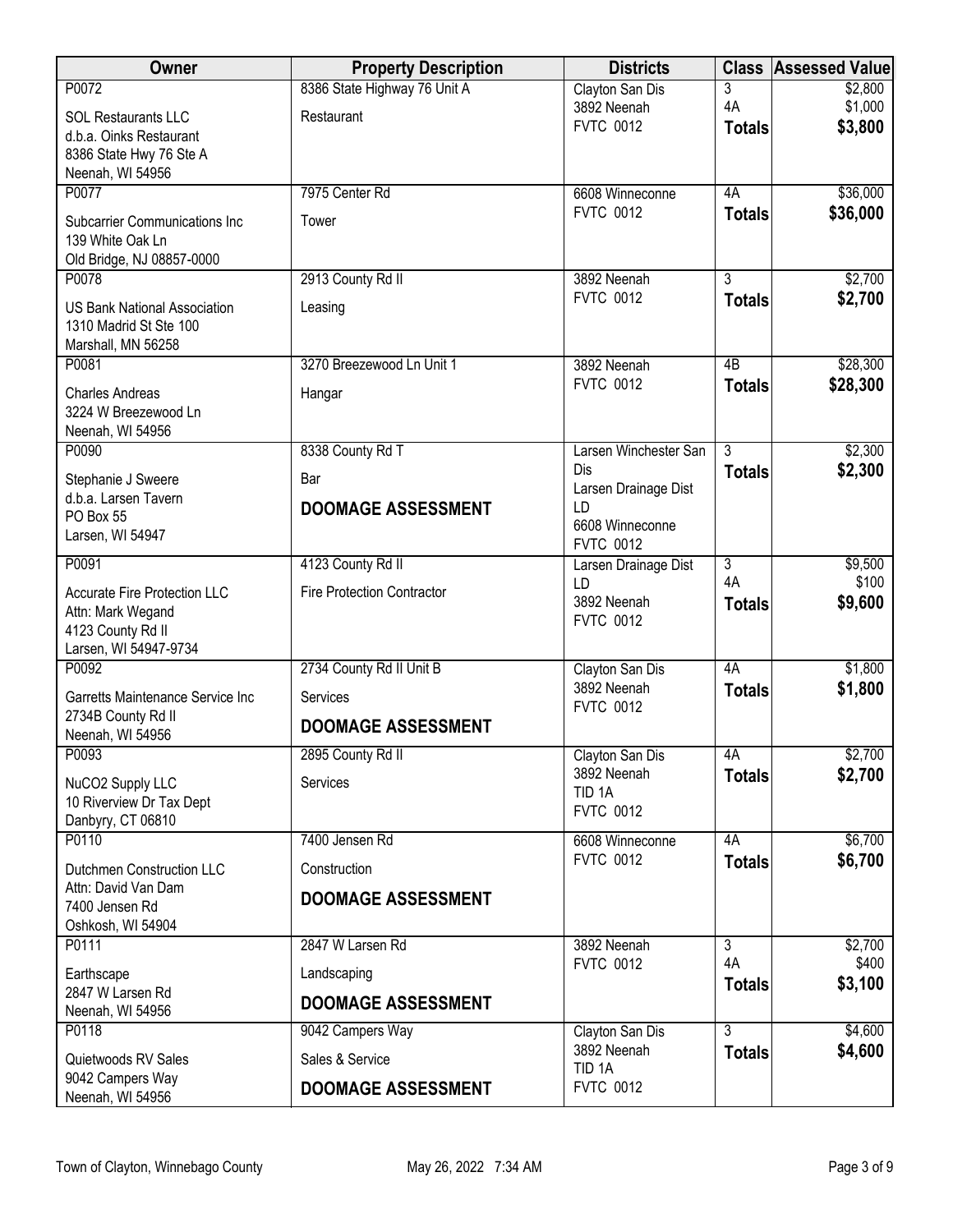| <b>Owner</b>                             | <b>Property Description</b> | <b>Districts</b>                | <b>Class</b>        | <b>Assessed Value</b> |
|------------------------------------------|-----------------------------|---------------------------------|---------------------|-----------------------|
| P0131                                    | 7526 State Highway 76       | 3892 Neenah                     | 3                   | \$2,900               |
| Fox Valley Asphalt and Maintenance       | Paving                      | <b>FVTC 0012</b>                | 4A<br><b>Totals</b> | \$1,100<br>\$4,000    |
| LLC                                      | <b>DOOMAGE ASSESSMENT</b>   |                                 |                     |                       |
| 7526 State Hwy 76<br>Neenah, WI 54956    |                             |                                 |                     |                       |
| P0140                                    | 2804 County Rd II           | Clayton San Dis                 | $\overline{3}$      | \$800                 |
| Freiers Truck Caps Super Center LLC      | Sales & Service             | 3892 Neenah                     | 4A                  | \$400                 |
| Attn: Justin Freier                      |                             | <b>FVTC 0012</b>                | <b>Totals</b>       | \$1,200               |
| 2804 County Rd II                        |                             |                                 |                     |                       |
| Neenah, WI 54956                         |                             |                                 |                     |                       |
| P0154                                    | 9195 Oakwood Ave            | 3892 Neenah<br><b>FVTC 0012</b> | 4A<br><b>Totals</b> | \$200<br>\$200        |
| Oakwood Garden and Greenhouses           | Retail                      |                                 |                     |                       |
| 9195 Oakwood Rd<br>Neenah, WI 54956      |                             |                                 |                     |                       |
| P0156                                    | 2734 County Rd II Unit A    | Clayton San Dis                 | $\overline{3}$      | \$100                 |
| American Fire Protection Consultants In  | Sales & Service             | 3892 Neenah                     | 4A                  | \$100                 |
| 2734 County Rd II Ste A                  |                             | <b>FVTC 0012</b>                | <b>Totals</b>       | \$200                 |
| Neenah, WI 54956                         |                             |                                 |                     |                       |
| P0159                                    | 2854 W Fairview Rd          | Clayton San Dis<br>3892 Neenah  | $\overline{3}$      | \$2,500               |
| <b>Biettler Taxidermy</b>                | Taxidermy                   | TID <sub>1A</sub>               | <b>Totals</b>       | \$2,500               |
| Attn: Eugene Biettler<br>2854 W Fairview | <b>DOOMAGE ASSESSMENT</b>   | <b>FVTC 0012</b>                |                     |                       |
| Neenah, WI 54956                         |                             |                                 |                     |                       |
| P0168                                    | 8386 State Highway 76       | Clayton San Dis                 | $\overline{3}$      | \$700                 |
| Fairview Auto Inc                        | Auto Sales/Repair           | 3892 Neenah                     | 4A                  | \$100                 |
| Attn: Todd Mueller                       |                             | <b>FVTC 0012</b>                | <b>Totals</b>       | \$800                 |
| PO Box 8181                              |                             |                                 |                     |                       |
| Oshkosh, WI 54903-8181<br>P0179          | 3270 Breezewood Ln Unit 16  | 3892 Neenah                     | $\overline{AB}$     | \$30,100              |
| Tom Hoffman                              |                             | <b>FVTC 0012</b>                | <b>Totals</b>       | \$30,100              |
| 3015 W Shady Ln                          | Hangar                      |                                 |                     |                       |
| Neenah, WI 54956                         |                             |                                 |                     |                       |
| P0182                                    | 3270 Breezewood Ln Unit 5   | 3892 Neenah                     | 4B                  | \$26,000              |
| James Keenan                             | Hangar                      | <b>FVTC 0012</b>                | <b>Totals</b>       | \$26,000              |
| 1695 Tonya Trl                           |                             |                                 |                     |                       |
| Neenah, WI 54956<br>P0183                | 3270 Breezewood Ln Unit 14  | 3892 Neenah                     | 4B                  | \$30,100              |
|                                          |                             | <b>FVTC 0012</b>                | <b>Totals</b>       | \$30,100              |
| Matt Kaspar<br>672 Fair Oaks Rd          | Hangar                      |                                 |                     |                       |
| Neenah, WI 54956                         |                             |                                 |                     |                       |
| P0184                                    | 3270 Breezewood Ln Unit 8   | 3892 Neenah                     | 4B                  | \$28,200              |
| <b>Barry Paulson</b>                     | Hangar                      | <b>FVTC 0012</b>                | <b>Totals</b>       | \$28,200              |
| Attn: Barry Paulson                      |                             |                                 |                     |                       |
| N1412 Bayou Rd<br>Fremont, WI 54940      |                             |                                 |                     |                       |
| P0185                                    | 3270 Breezewood Ln Unit 7   | 3892 Neenah                     | $\overline{AB}$     | \$30,100              |
| David Carpenter                          | Hangar                      | <b>FVTC 0012</b>                | <b>Totals</b>       | \$30,100              |
| Attn: David Carpenter                    |                             |                                 |                     |                       |
| 1105 Arthur St                           |                             |                                 |                     |                       |
| Oshkosh, WI 54902                        |                             |                                 |                     |                       |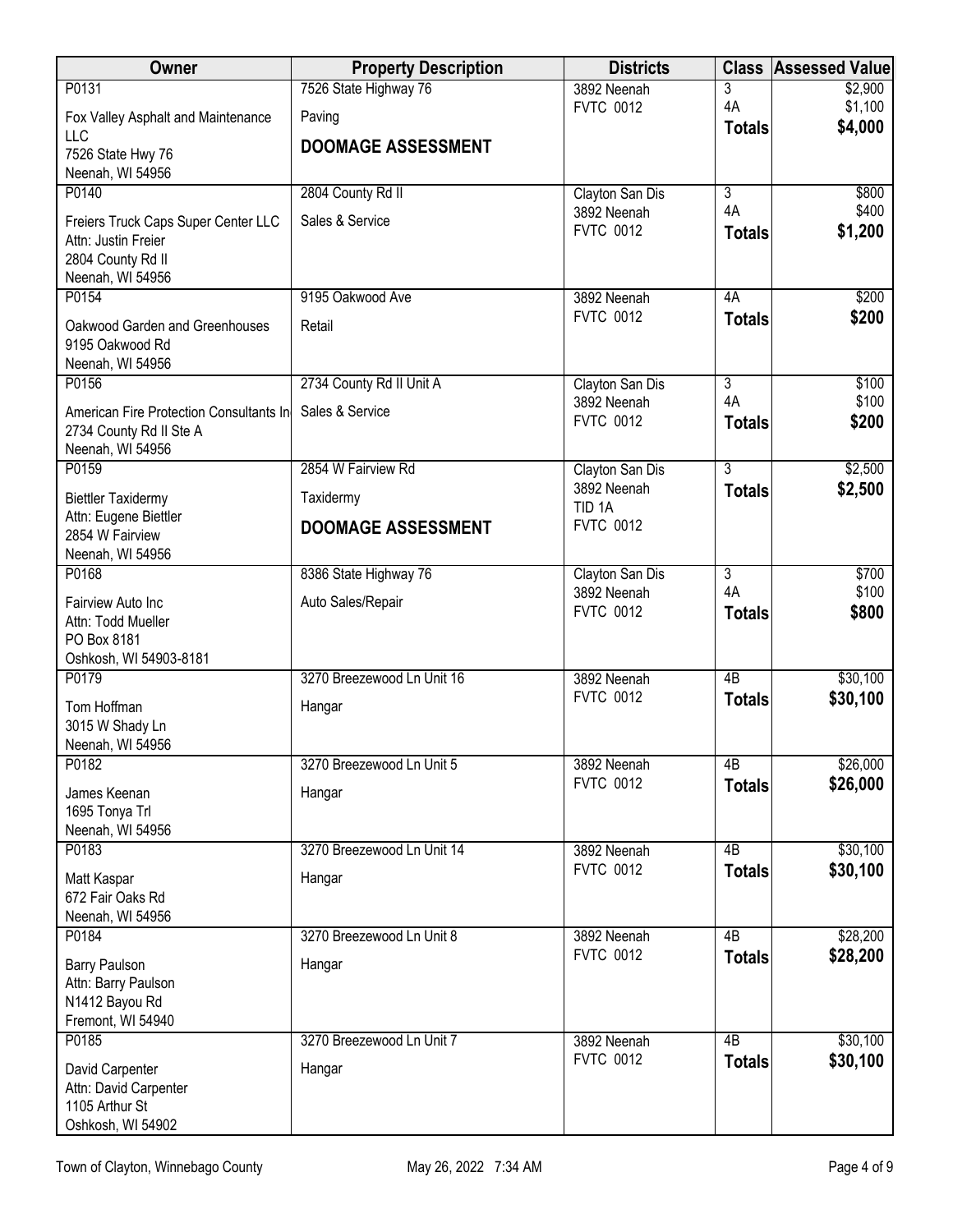| Owner                                                                                          | <b>Property Description</b> | <b>Districts</b>                          |                     | <b>Class Assessed Value</b> |
|------------------------------------------------------------------------------------------------|-----------------------------|-------------------------------------------|---------------------|-----------------------------|
| P0186                                                                                          | 3270 Breezewood Ln Unit 15  | 3892 Neenah                               | $\overline{AB}$     | \$34,600                    |
| Galen and Danica Killam<br>W3866 Lone Oak Dr                                                   | Hangar                      | <b>FVTC 0012</b>                          | <b>Totals</b>       | \$34,600                    |
| Appleton, WI 54913<br>P0188                                                                    | 3270 Breezewood Ln Unit 22  | 3892 Neenah                               | 4B                  | \$29,400                    |
| Colin Hildebrandt<br>Attn: Colin Hildebrandt<br>1337 Green Acres Dr<br>Neenah, WI 54956        | Hangar                      | <b>FVTC 0012</b>                          | <b>Totals</b>       | \$29,400                    |
| P0191                                                                                          | 3270 Breezewood Ln Unit 17  | 3892 Neenah                               | 4B                  | \$28,300                    |
| <b>TMS Holdings LLC</b><br>PO Box 3044<br>Oshkosh, WI 54903-3044                               | Hangar                      | <b>FVTC 0012</b>                          | <b>Totals</b>       | \$28,300                    |
| P0196                                                                                          | 9087 Westphal Ln            | Clayton San Dis                           | $\overline{3}$      | \$24,200                    |
| Red Bull Distribution Company Inc<br>1630 Stewart St<br>Santa Monica, CA 90404                 | Sales                       | 3892 Neenah<br><b>FVTC 0012</b>           | 4A<br><b>Totals</b> | \$4,300<br>\$28,500         |
| P0200                                                                                          | 8484 Pioneer Rd             | 3892 Neenah                               | $\overline{3}$      | \$4,800                     |
| Pioneer Rescue and Outfitters LLC                                                              | Search & Rescue Education   | <b>FVTC 0012</b>                          | <b>Totals</b>       | \$4,800                     |
| Attn: Scott or Amy Rieckmann<br>8484 Pioneer Rd<br>Larsen, WI 54947                            | <b>DOOMAGE ASSESSMENT</b>   |                                           |                     |                             |
| P0206                                                                                          | 8718 State Highway 76       | Clayton San Dis                           | $\overline{3}$      | \$5,300                     |
| Wells Fargo Vendor Financial Services<br><b>LLC</b><br>PO Box 36200<br>Billings, MT 59107-6200 | Leasing                     | 3892 Neenah<br><b>FVTC 0012</b>           | <b>Totals</b>       | \$5,300                     |
| P0208                                                                                          | (scattered)                 | 3892 Neenah                               | $\overline{3}$      | \$6,600                     |
| DirecTV LLC<br>Attn: Property Tax Dept<br>PO Box 2789<br>Addison, TX 75001                     | Satellite TV                | <b>FVTC 0012</b>                          | <b>Totals</b>       | \$6,600                     |
| P0209                                                                                          | 8155 County Rd T            | 6608 Winneconne                           | $\overline{3}$      | \$300                       |
| Office Backup Technologies LLC                                                                 | <b>Computer Related</b>     | <b>FVTC 0012</b>                          | <b>Totals</b>       | \$300                       |
| Attn: Chris Schmidt<br>8155 County Rd T<br>Larsen, WI 54947                                    | <b>DOOMAGE ASSESSMENT</b>   |                                           |                     |                             |
| P0210                                                                                          | 8257 County Rd T            | Larsen Winchester San                     | $\overline{3}$      | \$300                       |
| Maries Masterpieces LLC                                                                        | Salon                       | Dis<br>6608 Winneconne                    | 4A<br><b>Totals</b> | \$1,200<br>\$1,500          |
| Attn: Marie Luebke<br>8257 County Rd T<br>Larsen, WI 54947                                     | <b>DOOMAGE ASSESSMENT</b>   | <b>FVTC 0012</b>                          |                     |                             |
| P0211                                                                                          | 7815 Hillcrest Dr           | Larsen Drainage Dist                      | $\overline{3}$      | \$400                       |
| Ann Francart LLC<br>7815 Hillcrest Dr<br>Larsen, WI 54947                                      | Massage Therapy             | LD<br>6608 Winneconne<br><b>FVTC 0012</b> | 4A<br><b>Totals</b> | \$200<br>\$600              |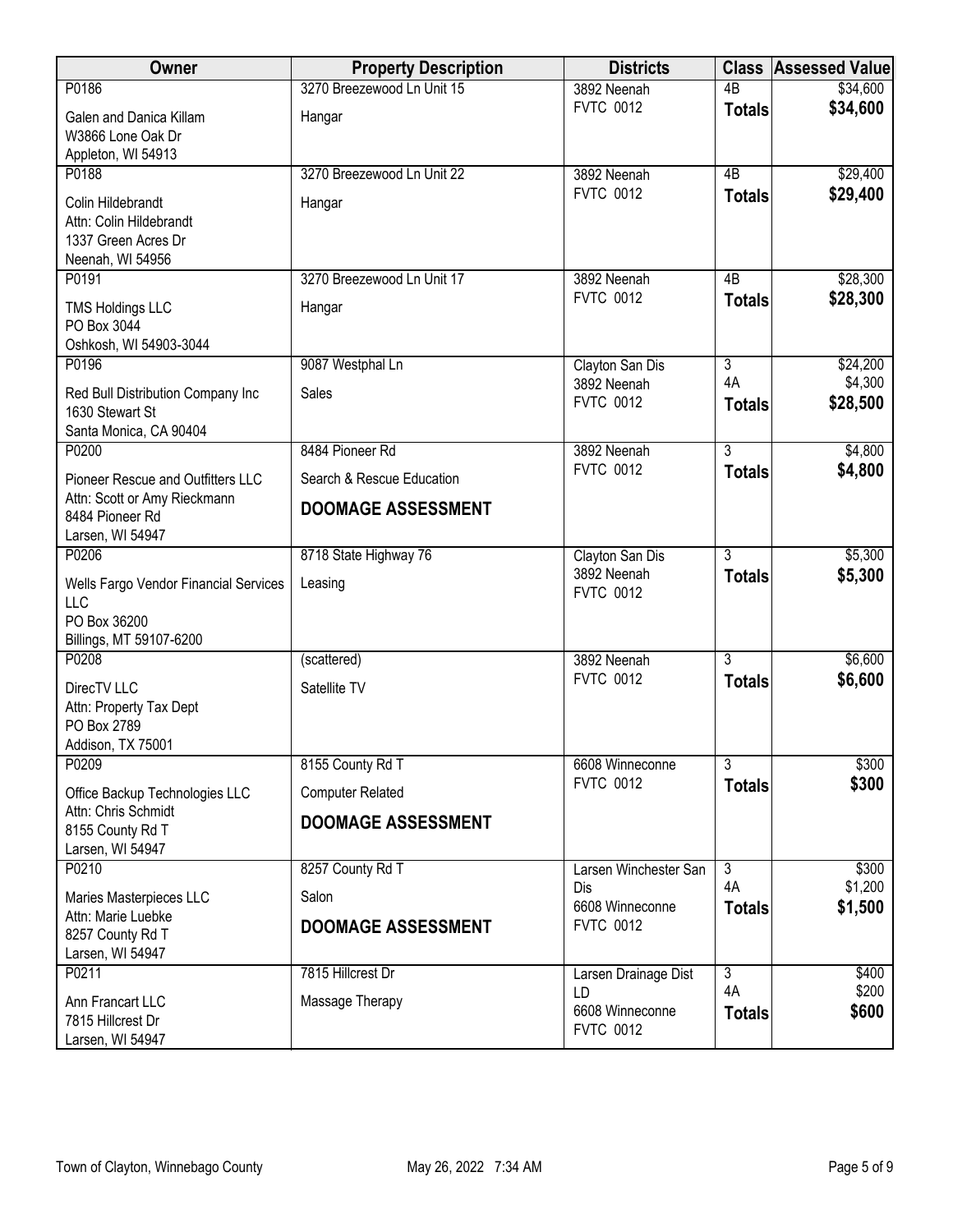| <b>Owner</b>                                                         | <b>Property Description</b> | <b>Districts</b>                      | <b>Class</b>        | <b>Assessed Value</b> |
|----------------------------------------------------------------------|-----------------------------|---------------------------------------|---------------------|-----------------------|
| P0220                                                                | 8290 County Rd T            | Larsen Winchester San                 | 3                   | \$5,900               |
| <b>Country Visions Cooperative</b>                                   | Cooperative                 | Dis<br>Larsen Drainage Dist           | 4A<br><b>Totals</b> | \$300<br>\$6,200      |
| 1010 W Ryan St                                                       |                             | LD                                    |                     |                       |
| Brillion, WI 54110                                                   |                             | 6608 Winneconne                       |                     |                       |
|                                                                      |                             | <b>FVTC 0012</b>                      |                     |                       |
| P0221                                                                | 2825 Campers Blvd           | Clayton San Dis<br>3892 Neenah        | $\overline{3}$      | \$10,700              |
| GreatAmerica Financial Services Corp                                 | Services                    | TID <sub>1A</sub>                     | <b>Totals</b>       | \$10,700              |
| d.b.a. GreatAmerica Financial Services                               |                             | <b>FVTC 0012</b>                      |                     |                       |
| Corp<br>625 1st St SE Ste 800                                        |                             |                                       |                     |                       |
| Cedar Rapids, IA 52401                                               |                             |                                       |                     |                       |
| P0222                                                                | 9042 Campers Way            | Clayton San Dis                       | $\overline{3}$      | \$1,000               |
| Quadient Leasing USA Inc                                             | Services                    | 3892 Neenah                           | <b>Totals</b>       | \$1,000               |
| Attn: Tax Department                                                 |                             | TID <sub>1A</sub><br><b>FVTC 0012</b> |                     |                       |
| 478 Wheelers Farms Rd                                                |                             |                                       |                     |                       |
| Milford, CT 06461<br>P0223                                           | 8299 County Rd T            | Larsen Winchester San                 | $\overline{3}$      | \$3,600               |
|                                                                      |                             | Dis                                   | <b>Totals</b>       | \$3,600               |
| Tipler Insurance Service LLC<br>Attn: George Tipler                  | <b>Insurance Services</b>   | Larsen Drainage Dist                  |                     |                       |
| <b>PO Box 175</b>                                                    | <b>DOOMAGE ASSESSMENT</b>   | LD<br>6608 Winneconne                 |                     |                       |
| Larson, WI 54942                                                     |                             | <b>FVTC 0012</b>                      |                     |                       |
| P0224                                                                | 9071 Westphal Ln            | Clayton San Dis                       | 3                   | \$11,800              |
| RAS Services of Northern WI LLC                                      | Logistics                   | 3892 Neenah                           | 4A                  | \$11,000              |
| 9071 Westphal Ln                                                     |                             | <b>FVTC 0012</b>                      | <b>Totals</b>       | \$22,800              |
| Neenah, WI 54956                                                     |                             |                                       |                     |                       |
| P0225                                                                | 9042 Campers Way            | Clayton San Dis<br>3892 Neenah        | $\overline{3}$      | \$100<br>\$100        |
| Quadient Inc                                                         | Services                    | TID <sub>1A</sub>                     | <b>Totals</b>       |                       |
| d.b.a. Neopost USA Inc<br>9042 Campers Way                           |                             | <b>FVTC 0012</b>                      |                     |                       |
| Neenah, WI 54956                                                     |                             |                                       |                     |                       |
| P0226                                                                | 2615 W American Dr          | Clayton San Dis                       | 3                   | \$41,200              |
| Kunes Fox Valley RV Inc                                              | Auto Sales/Repair           | 3892 Neenah                           | 4A                  | \$200                 |
| PO Box 546                                                           |                             | TID <sub>1A</sub><br><b>FVTC 0012</b> | <b>Totals</b>       | \$41,400              |
| Delavan, WI 53115-0546                                               |                             |                                       |                     |                       |
| P0227                                                                | 8520 Martin Dr              | Clayton San Dis<br>3892 Neenah        | $\overline{3}$      | \$600                 |
| <b>ARAMARK Refreshment Services LLC</b>                              | Services                    | <b>FVTC 0012</b>                      | <b>Totals</b>       | \$600                 |
| PO Box 5316                                                          |                             |                                       |                     |                       |
| Oak Brook, IL 60522<br>P0228                                         | (scattered)                 | 3892 Neenah                           | 4A                  | \$56,000              |
|                                                                      | <b>Waste Collections</b>    | <b>FVTC 0012</b>                      | <b>Totals</b>       | \$56,000              |
| Waste Management of Wisconsin Inc<br>Attn: Marvin F Poer and Company |                             |                                       |                     |                       |
| PO Box 802206                                                        |                             |                                       |                     |                       |
| Dallas, TX 75380-2206                                                |                             |                                       |                     |                       |
| P0252                                                                | 3270 Breezewood Ln Unit 13  | 3892 Neenah                           | $\overline{AB}$     | \$72,000              |
| Hoffman Skruby                                                       | Hangar                      | <b>FVTC 0012</b>                      | <b>Totals</b>       | \$72,000              |
| Attn: Hoffman Skruby<br>6603 Lasley Shore Dr                         |                             |                                       |                     |                       |
| Winneconne, WI 54986                                                 |                             |                                       |                     |                       |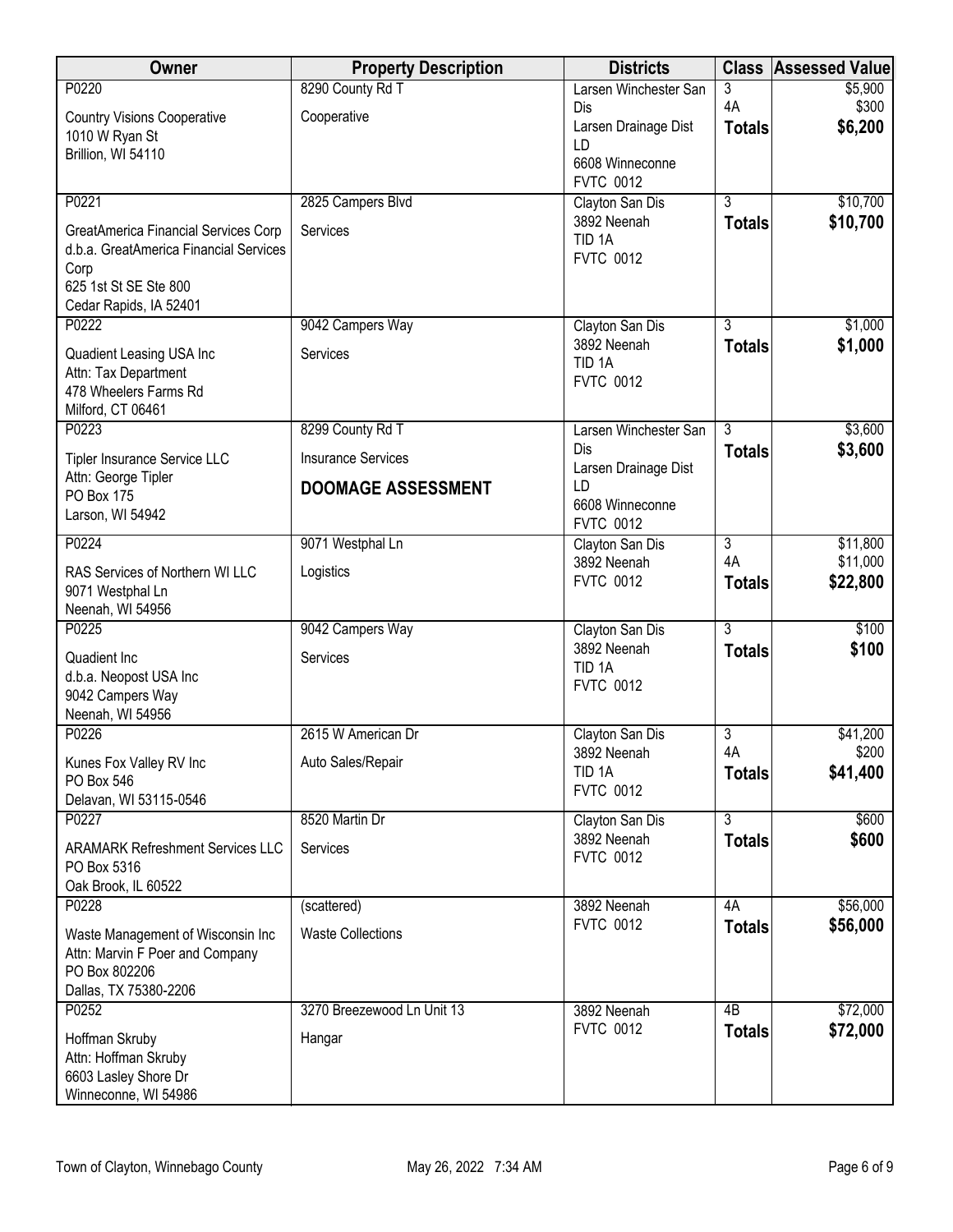| Owner                                                                                             | <b>Property Description</b>                  | <b>Districts</b>                | <b>Class</b>    | <b>Assessed Value</b> |
|---------------------------------------------------------------------------------------------------|----------------------------------------------|---------------------------------|-----------------|-----------------------|
| P0253                                                                                             | 3270 Breezewood Ln Unit 25                   | 3892 Neenah                     | 4B              | \$31,800              |
| Roger Schreiber<br>Attn: Roger Schreiber<br>N173 Arrowhead Dr<br>Fremont, WI 54940                | Hangar                                       | <b>FVTC 0012</b>                | <b>Totals</b>   | \$31,800              |
| P0255                                                                                             | 8540 State Highway 76                        | Clayton San Dis                 | $\overline{3}$  | \$500                 |
| Motion Products Inc<br>777 Kuehn Ct<br>Neenah, WI 54956-1630                                      | Sales & Service                              | 3892 Neenah<br><b>FVTC 0012</b> | <b>Totals</b>   | \$500                 |
| P0268                                                                                             | 3270 Breezewood Ln Unit 20                   | 3892 Neenah<br><b>FVTC 0012</b> | 4B              | \$29,400              |
| Robert and Lydia Nonn<br>Attn: Robert and Lydia Nonn<br>1701 S Hillcrest Dr<br>Appleton, WI 54915 | Hangar                                       |                                 | <b>Totals</b>   | \$29,400              |
| P0273                                                                                             | 3270 Breezewood Ln Unit 2                    | 3892 Neenah                     | 4B              | \$28,300              |
| Edward T and Judy Fischer<br>2220 Woodlark Rd<br>Appleton, WI 54911                               | Hangar                                       | <b>FVTC 0012</b>                | <b>Totals</b>   | \$28,300              |
| P0293                                                                                             | 3270 Breezewood Ln Unit 3                    | 3892 Neenah                     | $\overline{AB}$ | \$23,400              |
| Pat Rausch<br>Attn: Pat Rausch<br>142 Prairie Ct<br>Appleton, WI 54915                            | Hangar                                       | <b>FVTC 0012</b>                | <b>Totals</b>   | \$23,400              |
| P0294                                                                                             | 3270 Breezewood Ln Unit 21                   | 3892 Neenah                     | 4B              | \$29,400              |
| John Wenning<br>Attn: John Wenning<br>3737 N Wayman Ct<br>Appleton, WI 54914                      | Hangar                                       | <b>FVTC 0012</b>                | <b>Totals</b>   | \$29,400              |
| P0296                                                                                             | 3270 Breezewood Ln Unit 10                   | 3892 Neenah                     | 4B              | \$30,100              |
| Dennis Miller<br>5445 Nickels Dr<br>Oshkosh, WI 54904                                             | Hangar                                       | <b>FVTC 0012</b>                | <b>Totals</b>   | \$30,100              |
| P0297                                                                                             | 3270 Breezewood Ln Unit 19                   | 3892 Neenah                     | 4B              | \$29,400              |
| Tim and Karen Law<br>384 Thomas Ct<br>Neenah, WI 54956                                            | Hangar                                       | <b>FVTC 0012</b>                | <b>Totals</b>   | \$29,400              |
| P0298                                                                                             | 3270 Breezewood Ln Unit 18                   | 3892 Neenah                     | 4B              | \$29,400              |
| Allan Skruby<br>6603 Lasley Shore Dr<br>Winneconne, WI 54986                                      | Hangar                                       | <b>FVTC 0012</b>                | <b>Totals</b>   | \$29,400              |
| P0299                                                                                             | 7926 Prairiewood Trl                         | 6608 Winneconne                 | $\overline{3}$  | \$1,200               |
| Irish Acres Pet Health<br>366 Winnebago Ave<br>Menasha, WI 54952                                  | Pet Health/Food<br><b>DOOMAGE ASSESSMENT</b> | <b>FVTC 0012</b>                | <b>Totals</b>   | \$1,200               |
| P0301                                                                                             | 9198 Oakwood Ave                             | 3892 Neenah                     | 4A              | \$25,000              |
| American Towers Inc WI<br>PO Box 723597<br>Atlanta, GA 31139-0431                                 | Tower                                        | <b>FVTC 0012</b>                | <b>Totals</b>   | \$25,000              |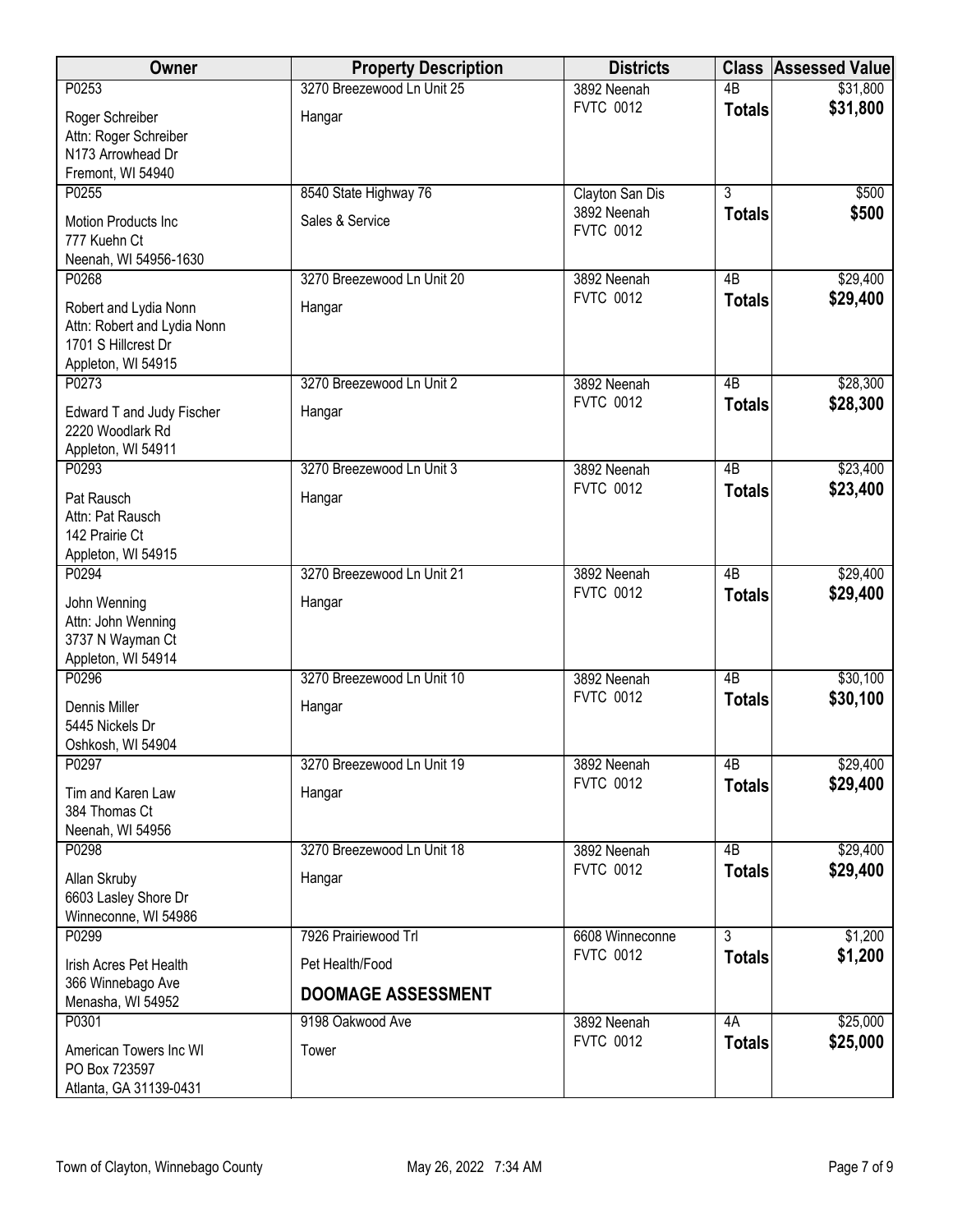| Owner                                                                                                                | <b>Property Description</b>      | <b>Districts</b>                                                         | <b>Class</b>        | <b>Assessed Value</b> |
|----------------------------------------------------------------------------------------------------------------------|----------------------------------|--------------------------------------------------------------------------|---------------------|-----------------------|
| P0302                                                                                                                | 7526 State Highway 76            | 3892 Neenah                                                              | 4A                  | \$38,000              |
| <b>SBA Structures Inc</b><br>8051 Congress Ave<br>Boca Raton, FL 33487-1307                                          | Tower                            | <b>FVTC 0012</b>                                                         | <b>Totals</b>       | \$38,000              |
| P0305                                                                                                                | (scattered)                      | 3892 Neenah                                                              | $\overline{3}$      | \$1,200               |
| Great Lakes Coca Cola Distribution LLC<br>Attn: Reyes Holdings LLC<br>6250 N River Rd Ste 9000<br>Rosemont, IL 60018 | Wholesale                        | <b>FVTC 0012</b>                                                         | <b>Totals</b>       | \$1,200               |
| P0340                                                                                                                | 8300 County Rd T                 | Larsen Winchester San                                                    | 3                   | \$45,100              |
| <b>Tyriver Properties LLC</b><br>d.b.a. Century Elm Supper Club<br>147 Richard Ave<br>Neenah, WI 54956               | Bar/Grill                        | Dis<br>Larsen Drainage Dist<br>LD<br>6608 Winneconne<br><b>FVTC 0012</b> | 4A<br><b>Totals</b> | \$400<br>\$45,500     |
| P0342                                                                                                                | 3270 Breezewood Ln Unit B        | 3892 Neenah                                                              | 4B                  | \$35,000              |
| Keith and Colleen Mustain<br>2947 Ryf Rd<br>Oshkosh, WI 54904                                                        | Hangar                           | <b>FVTC 0012</b>                                                         | <b>Totals</b>       | \$35,000              |
| P0346                                                                                                                | 3270 Breezewood Ln Unit 11       | 3892 Neenah                                                              | 4B                  | \$30,100              |
| EAA Chapter 41 UL<br>Attn: Greg Burneske<br>4700 N Altamont Dr<br>Appleton, WI 54913                                 | Hangar                           | <b>FVTC 0012</b>                                                         | <b>Totals</b>       | \$30,100              |
| P0351                                                                                                                | 3270 Breezewood Ln Unit 9        | 3892 Neenah                                                              | 4B                  | \$30,100              |
| Joe Vander Wielen<br>Attn: Joe Vander Wielen<br>PO Box 2251<br>Appleton, WI 54911                                    | Hangar                           | <b>FVTC 0012</b>                                                         | <b>Totals</b>       | \$30,100              |
| P0363                                                                                                                | 8500 Martin Dr                   | Clayton San Dis                                                          | $\overline{3}$      | \$1,700               |
| Warehouse Specialists LLC<br>PO Box 7110<br>Appleton, WI 54912-7067                                                  | <b>Public Warehousing</b>        | 3892 Neenah<br><b>FVTC 0012</b>                                          | <b>Totals</b>       | \$1,700               |
| P0365                                                                                                                | 3501 Winnegamie Dr               | 3892 Neenah                                                              | 3                   | \$3,100               |
| Appleton Education Foundation Inc<br>122 E College Ave<br>Appleton, WI 54911                                         | <b>Golf Course</b>               | <b>FVTC 0012</b>                                                         | 4A<br><b>Totals</b> | \$1,700<br>\$4,800    |
| P0370                                                                                                                | 2895 County Rd II                | Clayton San Dis                                                          | $\overline{3}$      | \$5,900               |
| Woodshed Inc<br>Attn: Dino Valeri<br>2895 Cty Rd II<br>Neenah, WI 54956                                              | Bar                              | 3892 Neenah<br>TID <sub>1A</sub><br><b>FVTC 0012</b>                     | 4A<br><b>Totals</b> | \$400<br>\$6,300      |
| P0425                                                                                                                | 2590 County Rd II                | Clayton San Dis                                                          | 3                   | \$5,400               |
| <b>KNB LLC</b><br>Attn: Brian Stedl<br>2590 County Rd II<br>Neenah, WI 54956-9373                                    | Bar<br><b>DOOMAGE ASSESSMENT</b> | 3892 Neenah<br><b>FVTC 0012</b>                                          | 4A<br><b>Totals</b> | \$1,300<br>\$6,700    |
| P0445                                                                                                                | 3270 Breezewood Ln Unit 26       | 3892 Neenah<br><b>FVTC 0012</b>                                          | $\overline{AB}$     | \$31,800<br>\$31,800  |
| <b>Rich Christians</b><br>N9613 Crystal Ct<br>Appleton, WI 54915                                                     | Hangar                           |                                                                          | <b>Totals</b>       |                       |